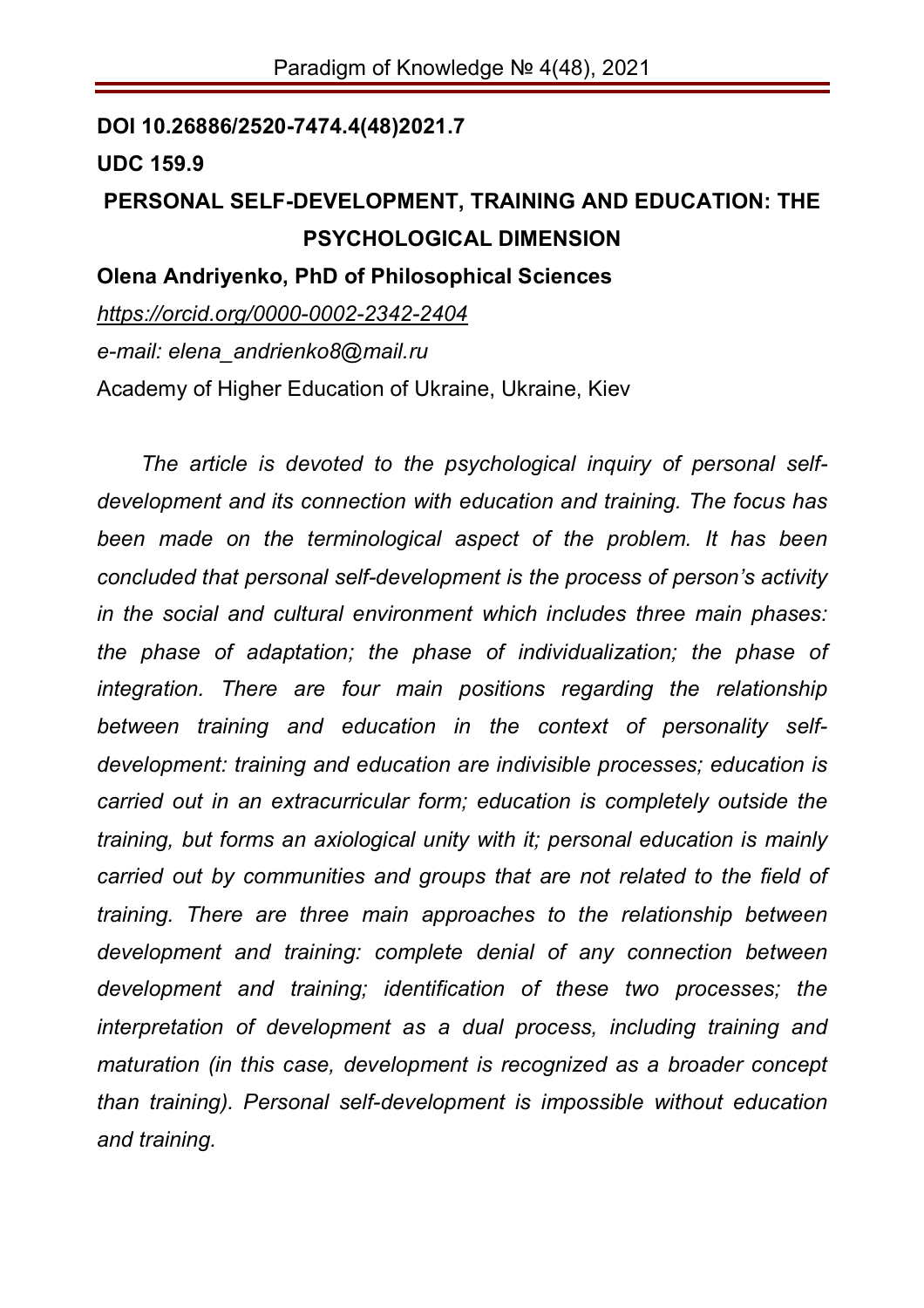*Key words: Personality, Personal Self-development, Mind, Training, Education, Culture.*

The category of personality acquires different semantic shades, depending on the theoretical context in which it is used. For example, there are peculiarities of understanding the personality in sociology, psychology, legal sciences, etc. Personal self-development is the process of formation, development and improvement of the qualities, properties and functions of a person related to the physical, social and spiritual aspects of its being under the influence of biological and socio-cultural, as well as external and internal factors. Personal self-development is closely connected with many other processes, first of all – with education and training.

The aim of this work is to investigate psychological aspect of links between processes of personal self-development, education and training.

The psychological aspects of personality development were actively developed by representatives of psychoanalysis: Z. Freud [1], C.-G. Jung [2], E. Fromm [3], K. Horney [4], and others. In their research, they encountered a contradiction due to the reduction of the spiritual foundations of the personality to subconscious drives, for which they were criticized by M. Scheler [5], L. Frank [6] and others. Modern studies of the psychological side of a person are presented by the works of Russian researchers: A. Alekseyev and L. Gromova, B. Ananyev [7], N. Bekhtereva [8], B. Zeigarnik [9], M. Kagan [10], I. Kon [11], Ye. Malkova [12], as well as the works of foreign authors: A. Adler [13], H. Eysenck, R. Bern, W. James [14], G. Allport, K. Rogers [15], E. Erikson, etc.

Development in a broad sense is a universal property of matter and consciousness to change, passing from one state to another, more perfect, complex and highly organized. Personal self-development is the process of person's activity in the social and cultural environment. In this process three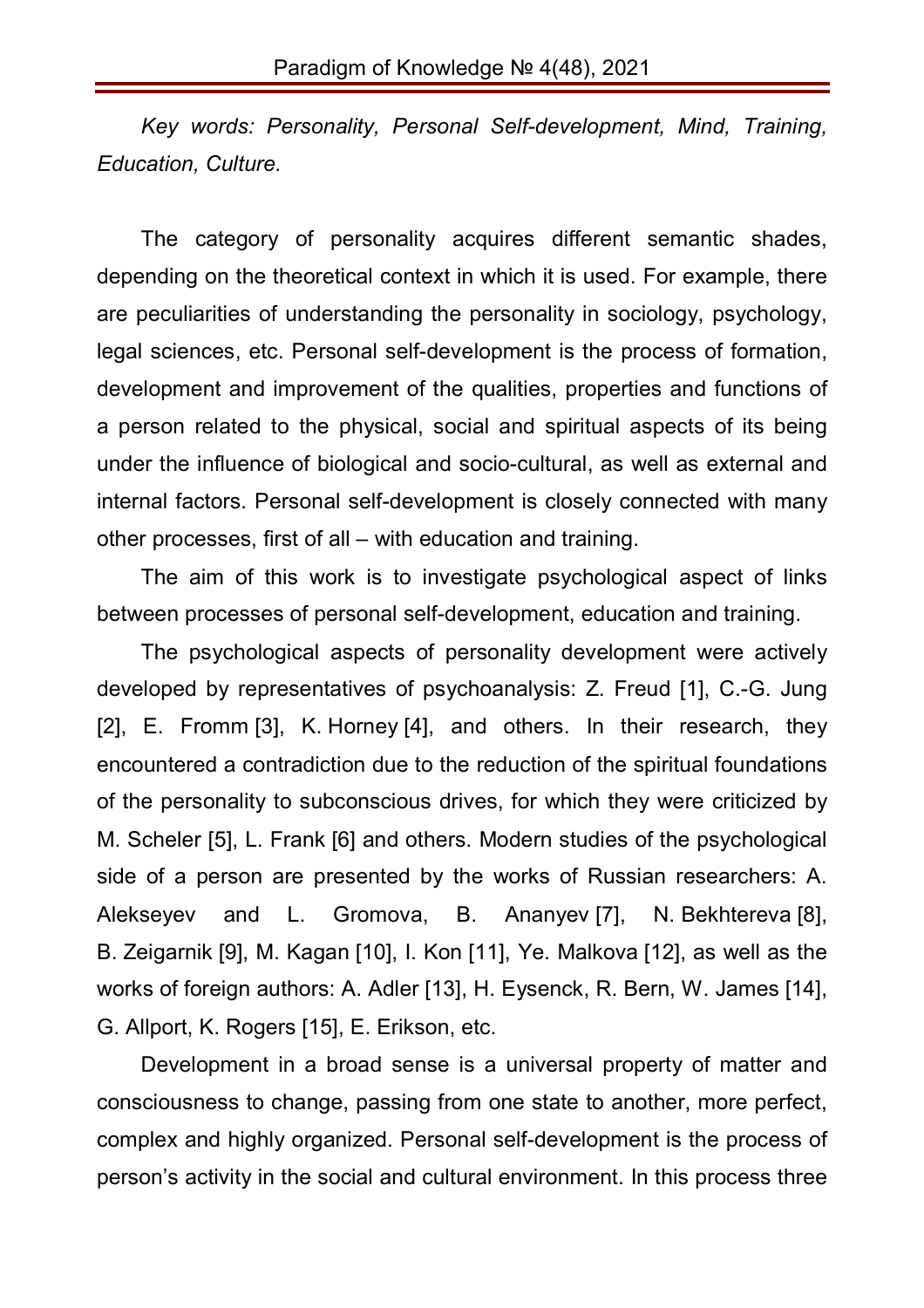main phases can be distinguished: 1) the phase of adaptation in which a person assimilates cultural values, worldview guidelines and norms of the social environment; 2) the phase of individualization which is associated with the search for a balance between the tendencies towards autonomization and the need to adapt to a given environment; 3) the phase of integration which can be determined as "... the contradictions between the desire of the individual to be ideally represented by his own characteristics and differences in the community and the need of the community to accept and cultivate only those features that contribute to its development and the development of the individual as a personality" [16, p. 372]. If the contradictions between the personality and the environment are not eliminated, either the individual is isolated from the sociocultural environment, or personal degradation. This pattern clearly demonstrates how important the social and cultural context is for the development of a personality.

Personal development and self-development in the social environment occurs initially through training and education. A separate theoretical and methodological problem is the ratio of the categories "development" and "training". It is necessary to highlight three main scientific approaches regarding the relationship between development and training which were described by L. Vygotsky [17]:

The first approach assumes that there is no connection between training and personality development (A. Gesell, J. Piaget, Z. Freud, etc.). Its main arguments and basic theoretical positions are as follows:

- Personal development is a consequence of personal internal spontaneous tendency to change, which is inherent in nature itself;

- The independence of the process of development from the process of training is expressed in the fact that the child's thinking goes through a number of stages of development (which are described in detail by J. Piaget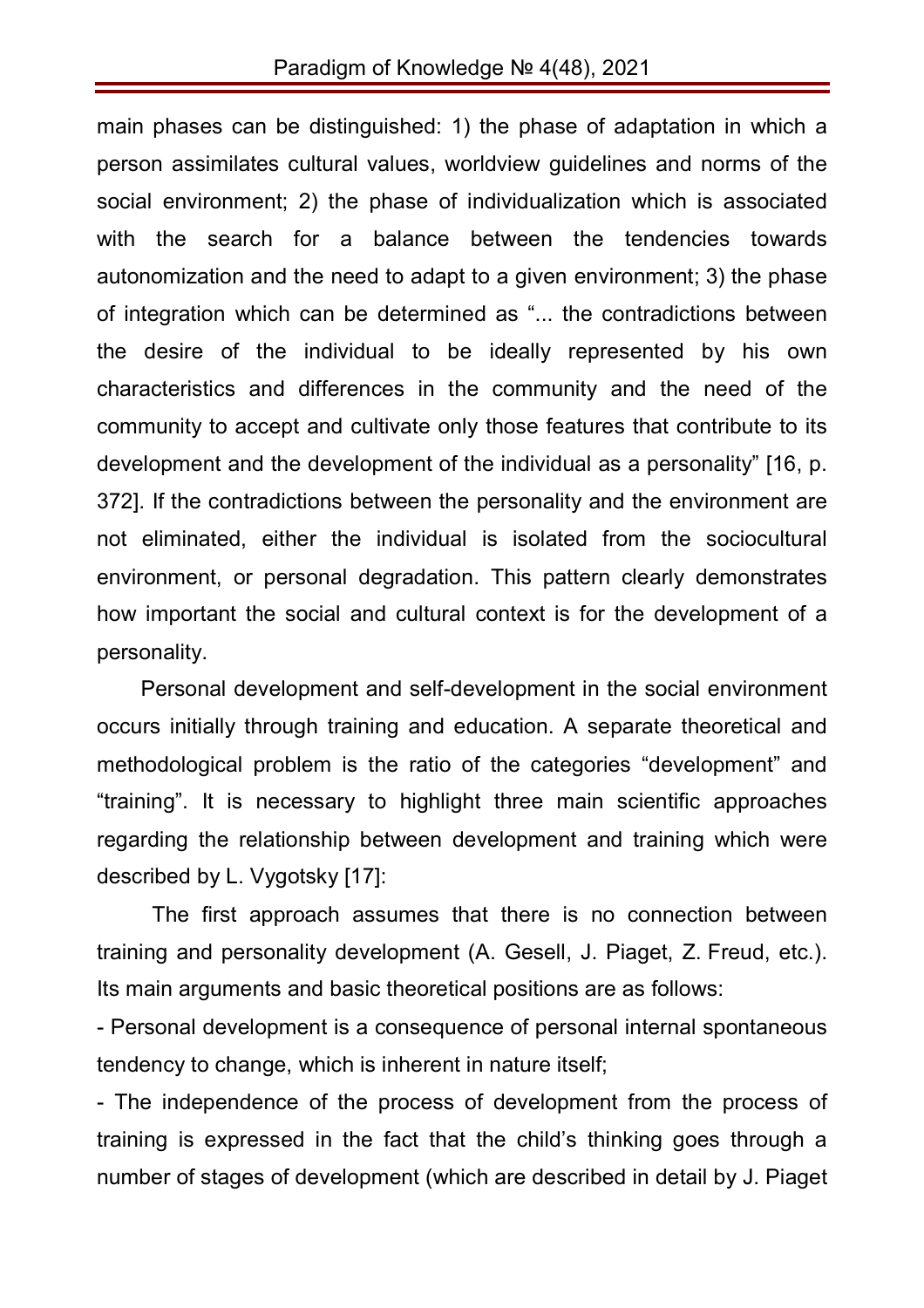and other scientists), regardless of whether the child receives knowledge at school or not;

- The independence of personal development from training is of a relative nature because in order for training to become possible development must form the necessary foundation for this;

- Whole and complete personal development cycles always proceed the training cycles which does not fundamentally change anything in the personality, but is a kind of "superstructure" over development;

- Developmental training does not exist since the success of training is completely determined by development.

The second approach is based on the fact that training is completely identical to development (W. James, E. Thorndike, T. Walson, etc.). The main ideas of this approach are as follows:

- A personality develops as long as it learns and trains and each step in training is at the same time a step in development;

- Consciousness does not play a significant role in the processes of training and development;

- Training leads to development, that is, it is always developmental (this position is universal for justifying any methods and techniques used in teaching).

The third approach is an attempt to combine the first two approaches (K. Koffka, L. Vygotsky, etc.). Its main ideas are as follows:

- Personal development is a dual process, since it combines both training and maturation;

- The mutual influence of these processes occurs by a chain reaction: maturation – training – maturation;

- Training is interpreted as a process of forming new mental structures and improving previously formed personality structures;

- Training can both precede development and follow it;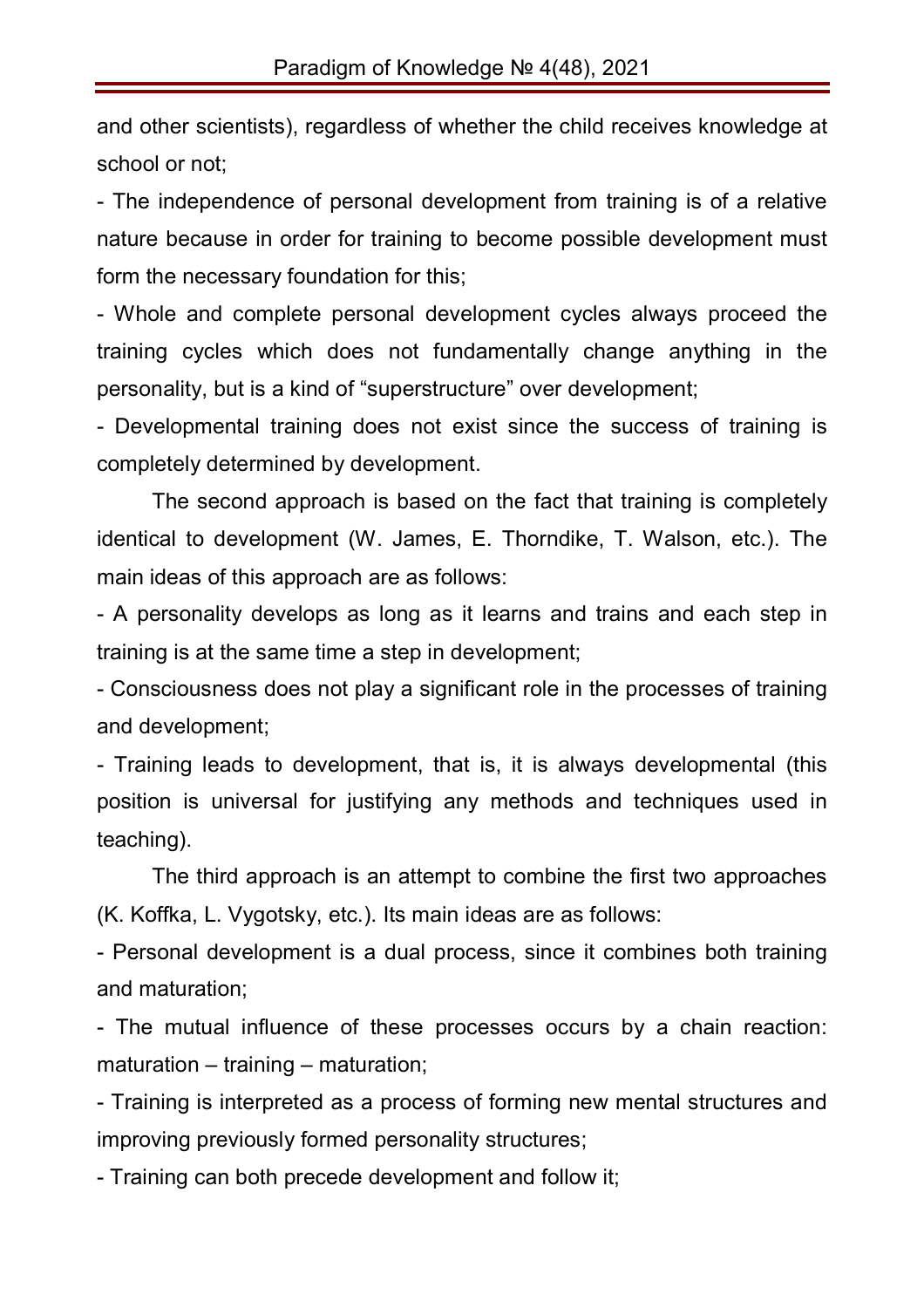- Development is a relatively autonomous process from learning, but learning itself, as a source of various new formations, is identical to the development process;

- The category of development is broader than the category of training since it includes larger-scale phenomena of personal dynamics.

A well-known way of solving the problem of the relationship between development and training in science was proposed by L. Vygotsky. It consists in the concept of zones of proximal development which is understood as the difference between the level of actual development (associated with the degree of complexity of the tasks that the child solves on his or her own) and the level of potential development (associated with the level of tasks that the child can solve with outside support).

Education is the process of formation, enrichment and improvement of the subjective-personal and spiritual world of a personality, assimilation of all available culture and display of the triad "knowledge – skills – practical activity" [16, p. 58].

There are four main theoretical positions regarding the relationship between the categories of education and training in the context of personal development [18]:

1. Education and training cannot be separated, since education (upbringing) is realized through the forms and methods of training. These processes are actually merged into a single whole (S. Rubinstein and others). From this position, education is included in the training process as an integral part of it.

2. Education (upbringing) is carried out in the training process of an educational institution in an extracurricular manner. It takes place, as it were, in parallel with training and is realized, for example, in the work of different circles, work-shops, socially useful work or labor education. It is assumed that in such forms, education (upbringing) should consolidate the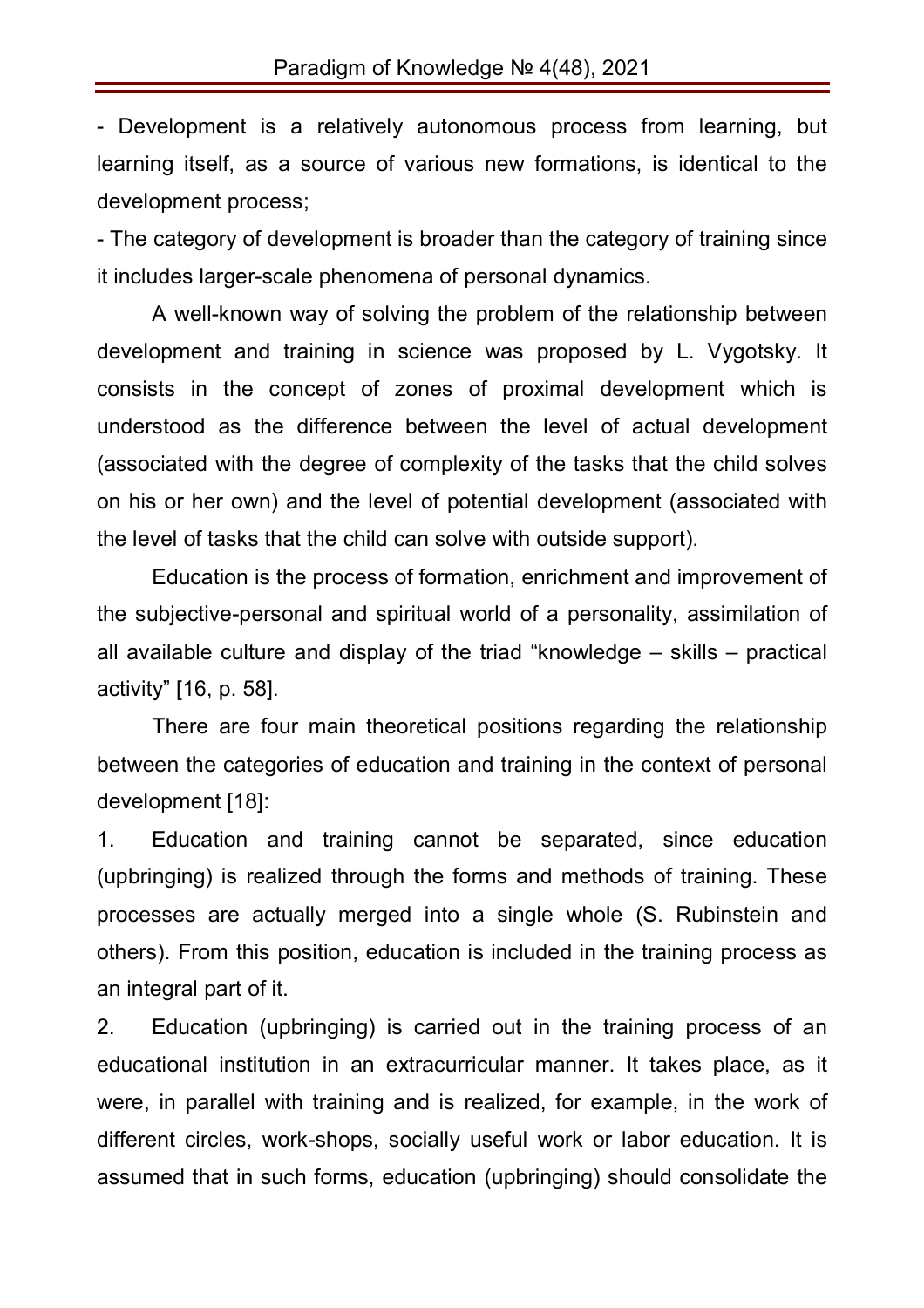training outcomes and training, in turn, should contribute to the effectiveness of upbringing.

3. Education (upbringing) is realized completely outside the process of training but forms an ideological and axiological unity with it. In the context of this approach, upbringing is carried out mainly by the family and by the closest social environment, labor and other communities, in which spontaneous training of certain practical skills and abilities takes place at the same time (in many points this approach is reflected in the views of A. Makarenko).

4. Education (upbringing) is carried out not only and not so much by educational as by other institutions, communities and organizations that are not directly related to training (for example, entertainment establishments, peer companies, etc.). At the same time upbringing has a tough realistic character and can also be accompanied by spontaneous or purposeful training.

Therefore, personal development and self-development are impossible without education and training. Today the question of education as the main value-based and ethical element of personal development in the process of training is increasingly being raised. This issue becomes especially relevant in the context of general tendencies of dehumanization of the sphere of modern education. On the other hand, the importance of the formation of moral consciousness for social progress is realized at the international level, in particular, in the creation of a number of influential organizations and unions under the protectorate of UNESCO, the purpose of which is development of ethical issues, as well as the introduction of ethical standards in various spheres of public activity and control over their functioning. Such organizations include: International Bioethics Committee (IBC), Intergovernmental Bioethics Committee (IGBC), World Commission on the Ethics of Scientific Knowledge and Technology (COMEST), The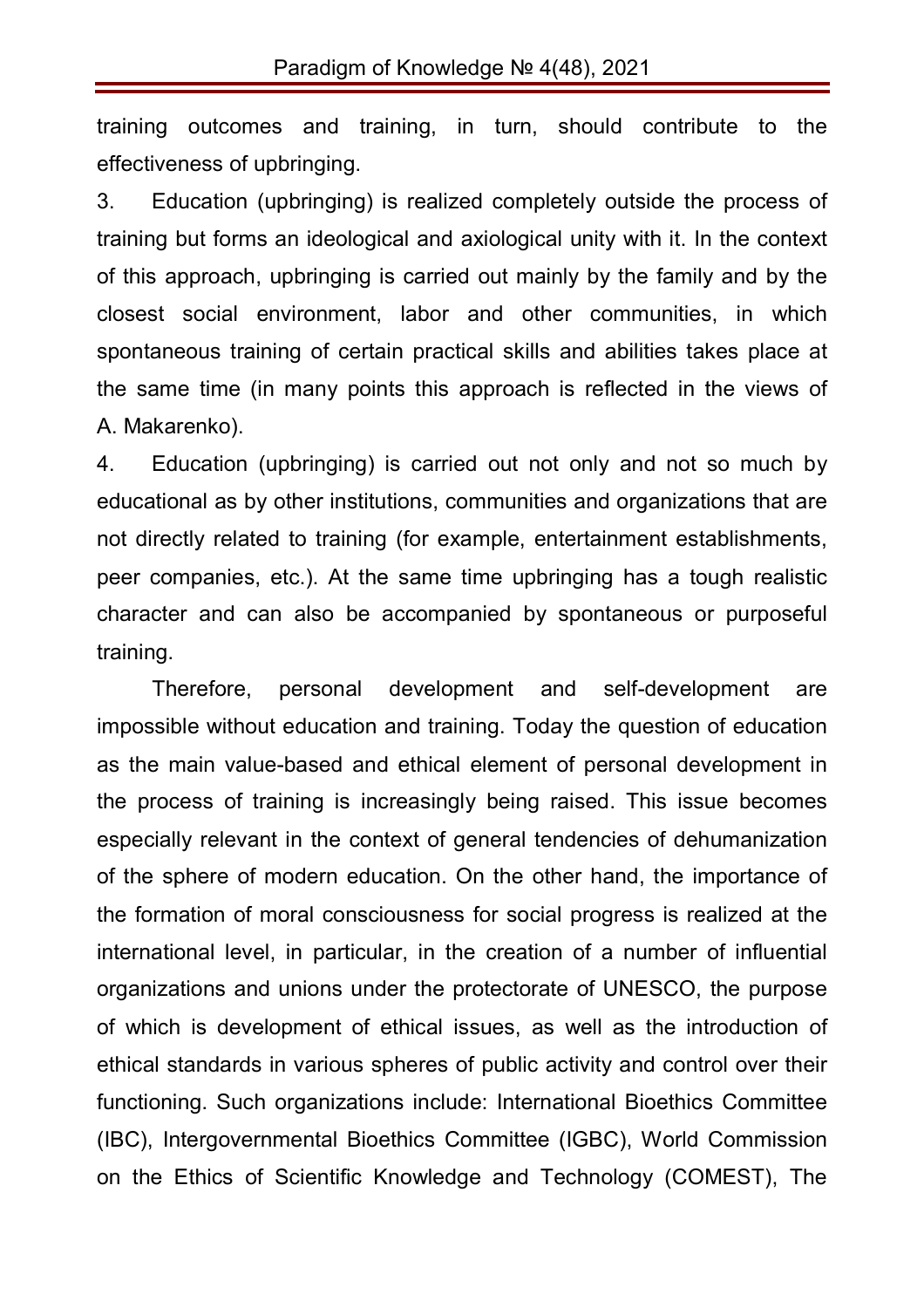Global Ethics Observatory (GEObs) Ethics Education Programme (EEP), Assisting Bioethics Committees (ABC), Ethics around the World, ets.

## *References:*

1. Freud, Z. (2010). *Psychoanalytic studies* / comp. D.I. Donskoy, V.F. Kruglyansky. Minsk: Potpourri, 608. [in Russian].

2. Jung, K.-G. (1994). *Psychology of the Unconscious*. Moscow: Canon, 250. [in Russian].

3. Fromm, E. (2006) *Escape from Freedom. A Man for Himself*. Moscow: AST, 571. [in Russian].

4. Horney, K. (2008). *The Neurotic Personality of our Time*. Moscow: Academic project, 208. [in Russian].

5. Scheler, M. (2011). *Problems of the Sociology of Knowledge*. Moscow: Institute of General Humanitarian Research, 320. [in Russian].

6. Frank, S.L. (2014). S*piritual Foundations of Society: An Introduction to Social Philosophy*. Moscow: Direct-Media, 270. [in Russian].

7. Ananyev, B.G. (2008). *Personality, Subject of Activity, Individuality*. Moscow: Direct-Media, 209. [in Russian].

8. Bekhtereva, N.P. (2020). *The magic of the Brain and the Labyrinths of Life*. Moscow: AST, 400. [in Russian].

9. Zeigarnik, B.V. (2018). *Psychology of Personality: Norm and Pathology*. Moscow: Bookinist, 352. [in Russian].

10. Kagan, M.S. (2005). Personality Formation as a Synergetic Process / *Observatory of Culture*. 2005. No.2. 4–10. [in Russian].

11. Kon, I.S. (1984). *In Search of Oneself: Personality and Its Self-Knowledge*. Moscow: Politizdat, 335. [in Russian].

12. Malkova, Ye.Ye. (2013). *Anxiety and Personality Development*. St. Petersburg: Izdatel'stvo RGPU im. A.I. Herzen, 268. [in Russian].